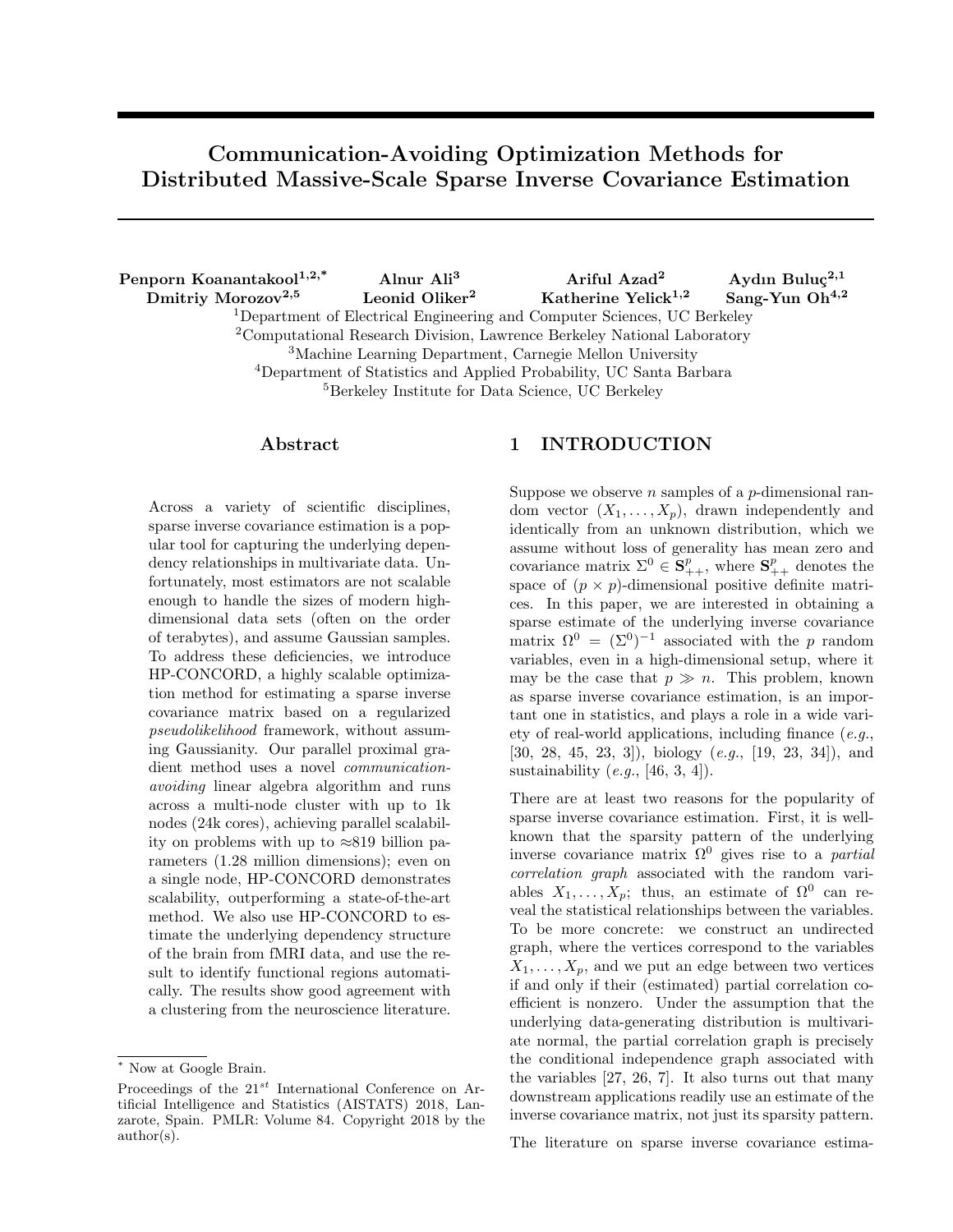tion is vast, so we cannot possibly give a complete coverage of it here; some influential papers include [\[32,](#page-9-6) [48,](#page-10-2) [19,](#page-8-1) [36,](#page-9-7) [9\]](#page-8-4). On the computational side, a lot of the recent work has looked at developing scalable algorithms, specifically for a shared memory environment. However, in a "massive-scale" setting, where  $p, n$  are so large that using a single machine/node is infeasible, it may be more suitable to consider a distributed memory approach; e.g., functional magnetic resonance imaging (fMRI) data sets easily run into the hundreds of gigabytes and require fitting billions of parameters. In these cases, the literature is somewhat lacking, with a few exceptions that we return to later [\[42,](#page-9-8) [22\]](#page-9-9).

With this motivation in mind, we propose a new, highly scalable parallel proximal gradient method, for obtaining a sparse estimate of the inverse covariance matrix, in shared and/or distributed memory settings. The method, called HP-CONCORD ("HP" stands for "high-performance"), builds on the recently introduced CONCORD [\[23,](#page-9-2) [34\]](#page-9-3) and PseudoNet [\[3\]](#page-8-0) estimators, and explicitly minimizes the communication costs between nodes by leveraging ideas from the literature on *communication-avoiding algorithms* [\[14\]](#page-8-5). Highlighting some of our findings: on a single node, HP-CONCORD is about an order of magnitude faster at fitting  $\approx 800$  million parameters than BigQUIC, a well-known method for scalable sparse inverse covariance estimation [\[21\]](#page-8-6), and also demonstrates good scalability on a cluster with 1,024 nodes, where it is able to fit  $\approx 819$  billion parameters in  $\approx 17$  minutes.

Here is an outline for the rest of the paper. In the next section, we give background on the CONCORD and PseudoNet estimators, as well as communicationavoiding algorithms, required to understand our method; in Section [3,](#page-2-0) we describe our method, HP-CONCORD. In Section [4,](#page-4-0) we evaluate HP-CONCORD on high-dimensional synthetic data, comparing it to BigQUIC. In Section [5,](#page-6-0) we present an in-depth empirical study, where we use HP-CONCORD to estimate the underlying partial correlation structure of the brain from high-dimensional fMRI data, requiring fitting  $\approx$ 4 billion parameters. We wrap-up in Sec. [6.](#page-7-0)

# 2 BACKGROUND

CONCORD. Recent work [\[23\]](#page-9-2) proposed the CON-CORD estimator; CONCORD is a pseudolikelihoodbased [\[10\]](#page-8-7) estimator of the inverse covariance matrix, meaning (roughly) that it obtains an estimate by solving a sequence of lasso-like problems, rather than explicitly minimizing an  $\ell_1$ -penalized Gaussian likelihood, making CONCORD suitable for situations where the underlying distribution is suspected to be non-Gaussian. Along these lines, CONCORD outperformed a number of strong competitors, including the graphical lasso [\[19\]](#page-8-1), on several real-world data sets [\[23,](#page-9-2) [34,](#page-9-3) [3\]](#page-8-0). CONCORD also enjoys favorable estimation error and support recovery guarantees [\[23,](#page-9-2) [3\]](#page-8-0).

PseudoNet. Follow-up work [\[3\]](#page-8-0) proposed the PseudoNet estimator, which generalizes CONCORD, and attains much better statistical and empirical performance. The PseudoNet estimate is defined as the solution to the convex optimization problem,

<span id="page-1-0"></span>
$$
\underset{\Omega \in \mathbf{R}^{p \times p}}{\text{minimize}} \quad -\log \det(\Omega_D^2) + \text{tr}(\Omega S \Omega) + \lambda_1 \|\Omega_X\|_1 + \frac{\lambda_2}{2} \|\Omega\|_F^2, \tag{1}
$$

where  $\Omega_D, \Omega_X \in \mathbb{R}^{p \times p}$  denote the matrices containing just the diagonal and off-diagonal entries of  $\Omega$ , respectively;  $S = \frac{1}{n} X^T X \in \mathbf{S}_+^p$  is the sample covariance matrix;  $X \in \mathbb{R}^{n \times p}$  is the observation matrix;  $\lambda_1, \lambda_2 \geq 0$ are tuning parameters; and  $\|\cdot\|_1, \|\cdot\|_F$  denote the elementwise  $\ell_1$ - and Frobenius norms, respectively. As far as the criterions are concerned, the only difference between PseudoNet and CONCORD is the presence of the squared Frobenius norm penalty, i.e., setting  $\lambda_2 = 0$  recovers the CONCORD criterion, analogous to the relationship between the elastic net [\[49\]](#page-10-3) and the lasso. Thus, to keep things simple, we use the names CONCORD and PseudoNet interchangeably.

As the criterion [\(1\)](#page-1-0) is the sum of smooth and nonsmooth convex functions, optimizing [\(1\)](#page-1-0) with a proximal gradient method [\[35\]](#page-9-10) is natural. Applying a proximal gradient method to [\(1\)](#page-1-0), as in [\[3\]](#page-8-0), yields Algorithm [1.](#page-2-1) A comment on notation: we use  $\mathcal{S}_{\alpha}(Z)$  to denote elementwise soft-thresholding operator  $(i.e.,$  the proximal operator of the  $\ell_1$ -norm) at  $Z \in \mathbb{R}^{p \times p}$  with  $\alpha > 0$ ,

<span id="page-1-1"></span>
$$
[\mathcal{S}_{\alpha}(Z)]_{ij} = \begin{cases} Z_{ij} - \alpha, & Z_{ij} > \alpha \\ Z_{ij} + \alpha, & Z_{ij} < -\alpha, \ i, j = 1, \dots, p. \\ 0, & \text{otherwise} \end{cases}
$$
(2)

Key bottlenecks. Algorithm [1](#page-2-1) has some key computational bottlenecks that are especially problematic in a high-dimensional setting. First and foremost, assuming dense matrices, computing the matrix product  $\Omega^{(k)}S$ , on each proximal gradient and line search iteration, costs  $O(p^3)$ . Computing the covariance matrix S has the one-time upfront cost of  $O(p^2n)$ . Finally, transposing  $\Omega^{(k)}S$  swaps  $O(p^2)$  entries each iteration.

Thus, despite CONCORD's many favorable statistical properties, these bottlenecks make scaling CON-CORD to massive data sets challenging. For example, Algorithm [1](#page-2-1) can reconstruct the underlying gene-gene associations in a breast cancer data set, where  $p \approx 4k$ , in just  $\approx$ 10 minutes, but it quickly becomes extremely slow or even intractable when analyzing the complete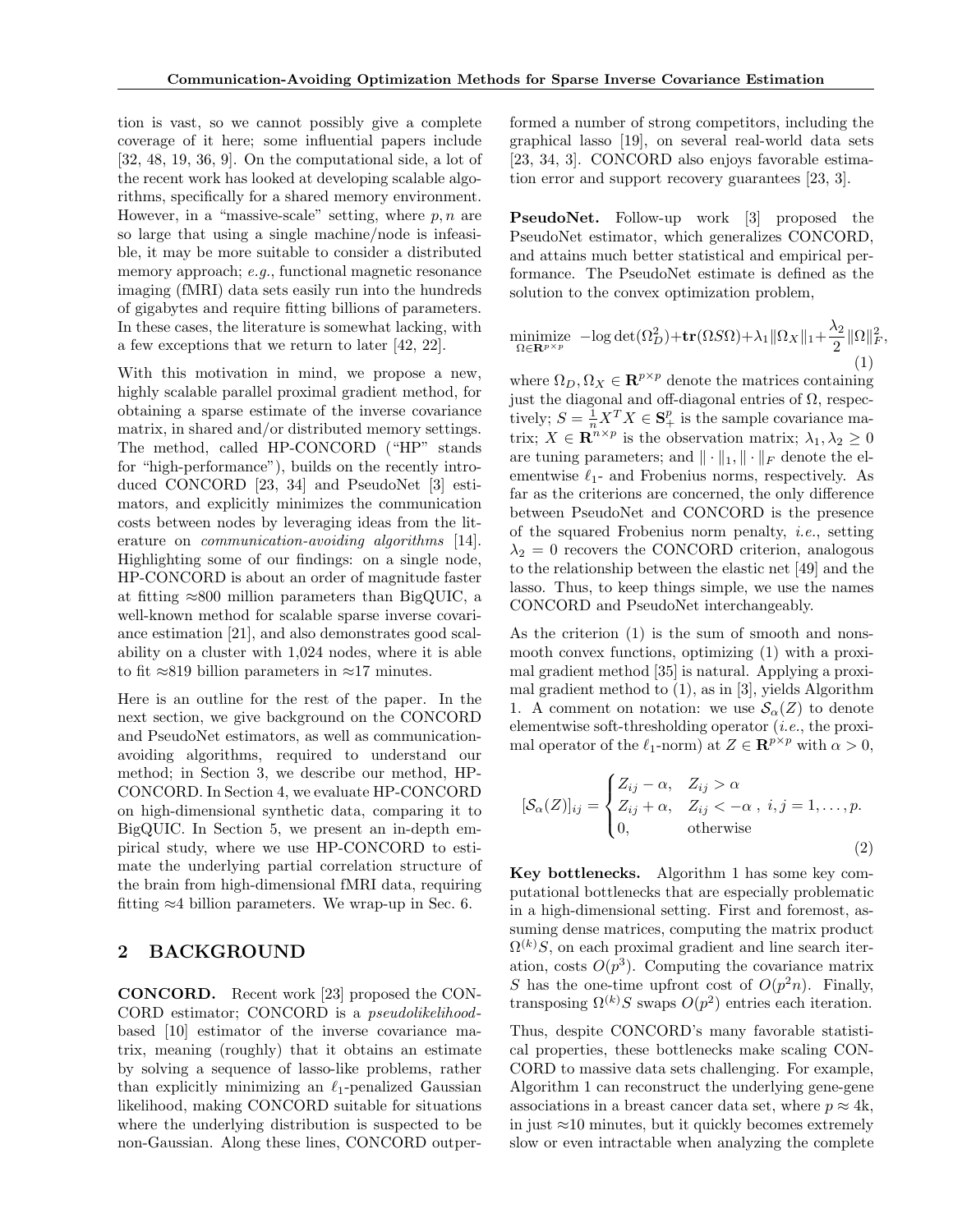<span id="page-2-1"></span>Algorithm 1 Proximal gradient method for computing the CONCORD/PseudoNet estimate [\[3\]](#page-8-0).

|    | <b>Input:</b> data matrix $X \in \mathbb{R}^{n \times p}$ ; tuning parameters $\lambda_1, \lambda_2 \geq 0$ ; optimization tolerance $\epsilon > 0$       |                                                                                                 |
|----|-----------------------------------------------------------------------------------------------------------------------------------------------------------|-------------------------------------------------------------------------------------------------|
|    | <b>Output:</b> estimate $\hat{\Omega} \in \mathbb{R}^{p \times p}$ of the underlying inverse covariance matrix $\Omega^0$                                 |                                                                                                 |
|    | 1: Set the initial point to the identity matrix: $\Omega^{(0)} \leftarrow I$                                                                              |                                                                                                 |
|    | 2: Compute $S \leftarrow \frac{1}{n} X^T X$                                                                                                               | $\triangleright$ Compute the sample covariance matrix (once)                                    |
|    | 3: for $k = 0, 1, 2, \ldots$                                                                                                                              | $\triangleright k$ denotes the iteration counter                                                |
| 4: | $G^{(k)} \leftarrow -(\Omega_D^{(k)})^{-1} + \frac{1}{2}(S\Omega^{(k)} + \Omega^{(k)}S) + \lambda_2\Omega^{(k)}$                                          | $\triangleright$ Compute the gradient, $G^{(k)}$ , of the smooth part of (1)                    |
| 5: | $g(\Omega^{(k)}) \leftarrow -\log \det((\Omega^{(k)}_D)^2) + \text{tr}(\Omega^{(k)} S \Omega^{(k)}) + \frac{\lambda_2}{2} \ \Omega^{(k)}\ _F^2$           | $\triangleright$ Evaluate the smooth part of (1), used below                                    |
| 6: | for $\tau = 1, \frac{1}{2}, \frac{1}{4}, \ldots$                                                                                                          | $\triangleright$ Choose the step size $\tau$ via backtracking line search                       |
| 7: | $\Omega^{(k+1)} \leftarrow \mathcal{S}_{\tau \lambda_1}(\Omega^{(k)} - \tau G^{(k)})$                                                                     | $\triangleright$ Apply the elementwise soft-thresholding operator $S_{\tau\lambda_1}$ ; see (2) |
| 8: | $q(\Omega^{(k+1)}) \leftarrow -\log \det((\Omega^{(k+1)}_D)^2) + \text{tr}(\Omega^{(k+1)} S \Omega^{(k+1)}) + \frac{\lambda_2}{2} \ \Omega^{(k+1)}\ _F^2$ | $\triangleright$ Evaluate the smooth part of (1)                                                |
| 9: | until $g(\Omega^{(k+1)}) \leq g(\Omega^{(k)}) - \text{tr}((\Omega^{(k)} - \Omega^{(k+1)})^T G^{(k)}) + \frac{1}{2}   \Omega^{(k)} - \Omega^{(k+1)}  _F^2$ |                                                                                                 |
|    | 10: <b>until</b> a stopping criterion is satisfied, using $\epsilon$                                                                                      |                                                                                                 |
|    | 11: <b>return</b> the estimate $\hat{\Omega} \leftarrow \Omega^{(k)}$                                                                                     |                                                                                                 |

gene expression data set, where  $p \approx 30k$  [\[34\]](#page-9-3). Furthermore, the running time required to compute the CON-CORD estimates across a grid of tuning parameters, as in resampling methods such as cross-validation, the bootstrap, and stability selection [\[33,](#page-9-11) [29\]](#page-9-12), would be prohibitive. To address these computational deficiencies, we build on the recent work coming out of the literature on communication-avoiding algorithms.

Communication-avoiding algorithms. Communication often dominates the overall cost of a distributed algorithm [\[5,](#page-8-8) [16\]](#page-8-9) and therefore should be minimized. In scientific computing, communicationavoiding algorithms (see,  $e.g., [8, 39, 17])$  $e.g., [8, 39, 17])$  $e.g., [8, 39, 17])$  $e.g., [8, 39, 17])$  $e.g., [8, 39, 17])$  significantly reduce communication by (i) choosing a suitable data layout, i.e., sensibly distributing data across nodes; (ii) *replicating*, *i.e.*, duplicating data across nodes to cut down on communication at the expense of space; and (iii) computing a quantity of interest, given the layout and replication, in a communicationefficient way. Speedups ranging from  $2-100\times$  have been reported in the literature [\[13,](#page-8-12) [24,](#page-9-14) [25,](#page-9-15) [38,](#page-9-16) [44,](#page-9-17) [6\]](#page-8-13); in fact, communication-avoiding algorithms decrease communication asymptotically in the amount of replication. However, communication-avoiding algorithms have gone relatively unnoticed in statistics, until very recently [\[47,](#page-10-4) [15,](#page-8-14) [40\]](#page-9-18). Our approach is motivated by the recent "2.5D" [\[39\]](#page-9-13) and "1.5D" [\[24\]](#page-9-14) communicationavoiding matrix multiplication algorithms.

Related work. Wang et al. [\[43\]](#page-9-19) present a distributed memory approach to sparse inverse covariance estimation, based on the alternating direction method of multipliers [\[12\]](#page-8-15), without optimizing the amount of communication; it would be interesting to combine their method with a communication-avoiding algorithm. GINCO [\[22\]](#page-9-9) is a distributed greedy algorithm, which is not guaranteed to converge to a globally optimal point. We compare to BigQUIC [\[21\]](#page-8-6), a well-known Gaussian likelihood method.

### <span id="page-2-0"></span>3 HP-CONCORD

HP-CONCORD resolves the key computational bot-tlenecks in Algorithm [1,](#page-2-1) by distributing the data (e.g., X), any intermediate variables (e.g., the iterates  $\Omega^{(k)}$ ), and any computations across a network of nodes/processors. Some of the computations may then be done in an embarrassingly parallel way; for the others, we turn to a communication-avoiding approach.

We begin by observing that  $\Omega^{(k)}S$ , critical to most of the calculations in Algorithm [1,](#page-2-1) can be computed in two ways, with different computation and communication costs. The first approach, which we call "Cov", explicitly computes  $S = \frac{1}{n}X^TX$ , using S to then compute  $\Omega^{(k)}S$ . The second approach, which we call "Obs", never explicitly computes  $S$ , opting instead to compute  $Y^{(k)} = \frac{1}{n} \Omega^{(k)} X^T$  and  $Y^{(k)} X = \Omega^{(k)} S$ . (The fact that Cov computes the covariance matrix  $S$ , while Obs never does, now explains their names.) Below, we broadly describe how Cov and Obs parallelize CON-CORD's bottlenecks; then we discuss the details.

Parallelizing CONCORD's key bottlenecks. The Cov variant. As mentioned, Cov proceeds by computing  $S = \frac{1}{n}X^T X$  (line 2 in Algorithm [1\)](#page-2-1), *i.e.*, the product of two dense matrices, upfront. Cov then uses S to compute  $W^{(k)} = \Omega^{(k)}S$ , a sparse-dense product, on every line search iteration. The transpose  $(W^{(k)})^T$  is formed on every proximal gradient iteration. All the matrix products can be computed using the communication-avoiding algorithm for densedense and sparse-dense matrix multiplication that we present below, while the transpose can be computed via partial all-to-all communication. Using  $W^{(k)}$ , Cov then computes the rest of the gradient  $G^{(k)}$  (line 4) in an embarrassingly parallel way, as inverting a diagonal matrix (equivalent to inverting the entries on the diagonal) and applying the soft-thresholding operator  $S_{\tau\lambda_1}$ are just simple elementwise operations. As for the line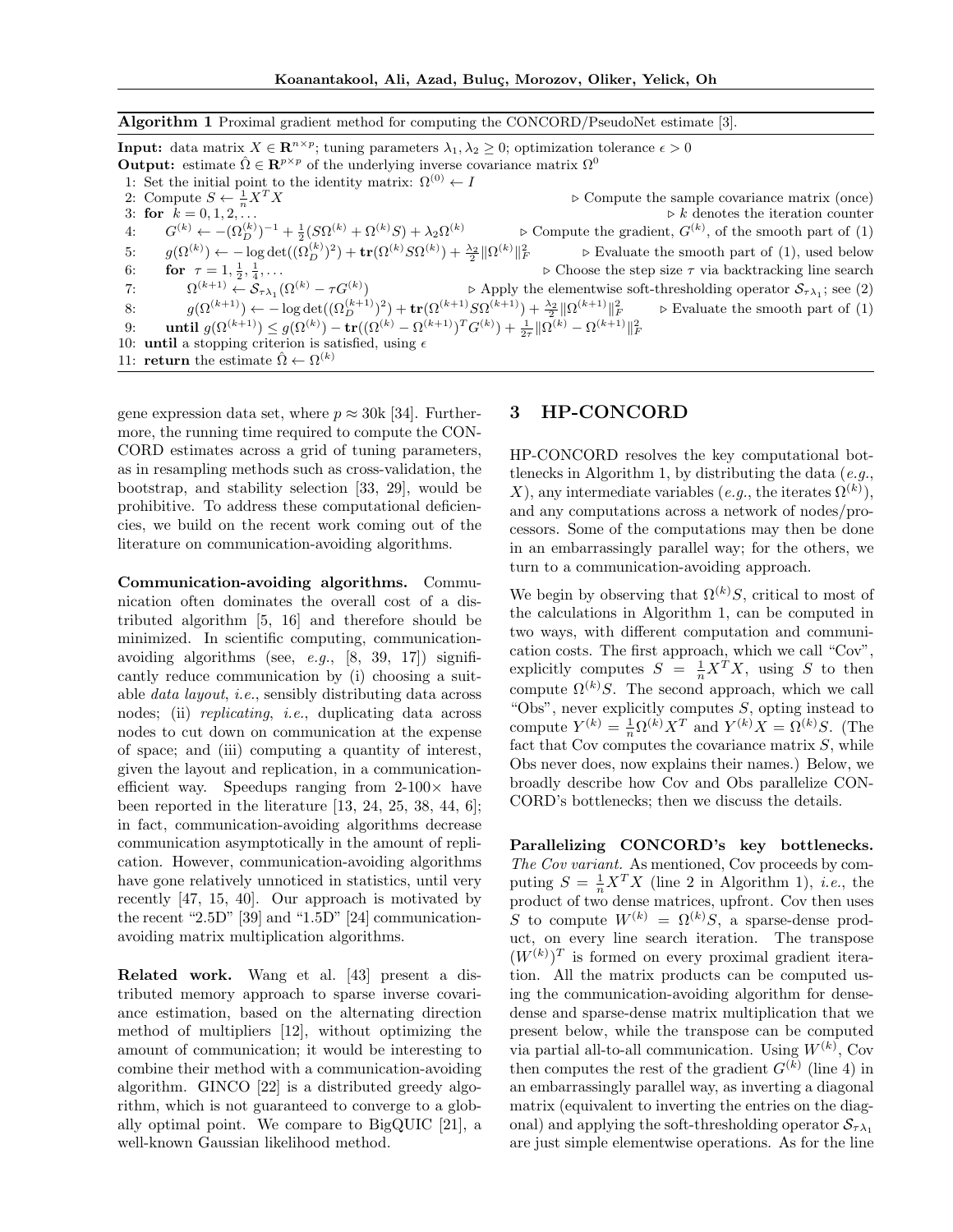#### <span id="page-3-0"></span>Algorithm 2 The Cov variant of HP-CONCORD, for computing a sparse estimate of the inverse covariance matrix.

**Input:** data matrix  $X \in \mathbb{R}^{n \times p}$ ; tuning parameters  $\lambda_1, \lambda_2 \geq 0$ ; optimization tolerance  $\epsilon > 0$ **Output:** estimate  $\hat{\Omega} \in \mathbb{R}^{p \times p}$  of the underlying inverse covariance matrix  $\Omega^0$ 1:  $\Omega^{(0)} \leftarrow I$ 2: Compute  $S \leftarrow \frac{1}{n}X$  $\triangleright$  Compute (once) via a distributed dense-dense matrix multiplication 3: Compute  $W^{(0)} \leftarrow \Omega^{(0)}S$  $\triangleright$  Compute via a distributed sparse-dense matrix multiplication 4: for  $k = 0, 1, 2, ...$ 5: Form  $(W^{(k)})^T$ . Form via a distributed matrix transpose 6:  $G^{(k)} \leftarrow -(\Omega_D^{(k)})^{-1} + \frac{1}{2}((W^{(k)})^T + W^{(k)}) + \lambda_2 \Omega^{(k)}$  $\triangleright$  Use  $W^{(k)}, (W^{(k)})^T$ 7:  $g(\Omega^{(k)}) \leftarrow -2 \sum_i \log(\Omega^{(k)}_{ii}) + \textbf{tr}(W^{(k)} \Omega^{(k)}) + \frac{\lambda_2}{2} \|\Omega^{(k)}\|_F^2$  $\mathbb{P}_F$   $\qquad \qquad \triangleright$  Use  $(W^{(k)})^T$ ; see text for details 8: **for**  $\tau = 1, \frac{1}{2}, \frac{1}{4}, \dots$ 9:  $\Omega^{(k+1)} \leftarrow \mathcal{S}_{\tau \lambda_1}(\Omega^{(k)} - \tau G^{(k)})$  $\triangleright$  Apply the soft-thresholding operator,  $S_{\tau\lambda_1}$ , in a distributed manner 10: Compute  $W^{(k+1)} \leftarrow \Omega^{(k+1)}S$  $\triangleright$  Compute via a distributed sparse-dense matrix multiplication 11:  $g(\Omega^{(k+1)}) \leftarrow -2\sum_i \log(\Omega^{(k+1)}_{ii}) + \text{tr}(W^{(k+1)}\Omega^{(k+1)}) + \frac{\lambda_2}{2} \|\Omega^{(k+1)}\|_F^2$  $\triangleright$  See text for details 12: **until**  $g(\Omega^{(k+1)}) \leq g(\Omega^{(k)}) - \text{tr}((\Omega^{(k)} - \Omega^{(k+1)})^T G^{(k)}) + \frac{1}{2\tau} \|\Omega^{(k)} - \Omega^{(k+1)}\|_F^2$  $\triangleright$  See text for details 13: **until** a stopping criterion is satisfied, using  $\epsilon$ 14: return the estimate  $\hat{\Omega} \leftarrow \Omega^{(k)}$ 

search (lines 6–9): since (i)  $\log \det(A) = \sum_i \log(A_{ii}),$ (ii)  $\text{tr}(BC) = \sum_{i,j} B_{ij} C_{ij}$  and (iii)  $||B||_F^2 = \text{tr}(B^2)$ , for a diagonal matrix  $A$  and symmetric matrices  $B, C$ , these may be done in an embarrassingly parallel way.

The Obs variant. Obs never explicitly computes  $S$ ; rather, it proceeds by computing  $Y^{(k)} = \frac{1}{n} \Omega^{(k)} X^T$  on every proximal gradient and line search iteration via a communication-avoiding algorithm, as with Cov. The rest of the gradient  $G^{(k)}$  is then computed by forming  $Z^{(k)} = Y^{(k)}X$  as well as  $(Z^{(k)})^T$ , and using the same embarrassingly parallel elementwise operations as before. Noticing  $tr(\Omega^{(k)} S \Omega^{(k)}) = \frac{1}{n} tr(\Omega^{(k)} X^T X \Omega^{(k)}) =$  $\frac{1}{n} \|\Omega^{(k)} X^T\|_F^2 = \frac{1}{n} \|Y^{(k)}\|_F^2$ , the line search (except for forming  $Y^{(k)}$  also consists of elementwise operations.

We present a high-level description of the Cov variant of HP-CONCORD in Algorithm [2,](#page-3-0) highlighting the main differences vs. Algorithm [1](#page-2-1) in blue. The pseudocode for Obs, shown in the supplement, is similar.

Matrix layouts and multiplication algorithms. Parallel matrix multiplication is a well-studied problem, but most existing work considers dense matrices, and there is room for improvement in special cases. The most popular algorithm uses a 2D layout [\[2,](#page-8-16) [41\]](#page-9-20), treating the processors as a square grid and making each processor responsible for all computations associated with one submatrix of the output matrix. 3D [\[1\]](#page-8-17) and 2.5D [\[39\]](#page-9-13) algorithms are provably communicationoptimal in certain cases, and instead divide up the 3D iteration space, by essentially making  $c$  copies of the output matrix, and having a square group of processors responsible for a subset of updates to that copy; the copies are eventually summed to produce the final answer. As we discuss next, these are not always the fastest methods in our setting, due to the matrix sizes and sparsity levels that arise with Cov and Obs.

Cov. For the sparse-dense product  $W^{(k)} = \Omega^{(k)}S$ , shifting around only  $\Omega^{(k)}$  can use much less bandwidth, and could outperform the classic 2D/2.5D/3D algorithms by up to two orders of magnitude [\[24\]](#page-9-14). Therefore, we put  $\Omega^{(k)}$  in 1D block row and S in 1D block column layout. As for  $S = \frac{1}{n}X^T X$ : when  $p > n$ ,  $X^T$ is tall and  $X$  is wide, so partitioning  $X$  in a 2D layout, as 2D/2.5D/3D algorithms do, would result in tall and short local matrices, which perform poorly on local memory hierarchies. Instead, we group processors into teams of c members each, and arrange the teams as a 1D array, distributing the rows of  $X<sup>T</sup>$  (a 1D block row layout) and the cols. of X (a 1D block col. layout). *Obs.* The dense-dense product  $Z^{(k)} = Y^{(k)}X$  is sim-

ilar to  $X^T X$ . For the sparse-dense product  $Y^{(k)} =$  $\Omega^{(k)}X^T$ , we proceed just as for  $W^{(k)} = \Omega^{(k)}S$  with Cov, putting  $Y^{(k)}$ ,  $\Omega$ ,  $X^T$  all in a 1D block row layout.

Figure [1](#page-4-1) illustrates all the distributed operations.

Replication. Here, we extend the 1.5D algorithm [\[24\]](#page-9-14) to support different replication factors for each matrix operand. We use our algorithm, detailed in Algorithm [3,](#page-4-2) to compute all the matrix products arising with Cov and Obs. To compute the product  $C = AB$ , our algorithm rotates either  $A$  or  $B$  around (call this matrix  $R$ ), fixing the other (call this  $F$ ), and leaving  $C$  stationary. Let  $P$  be the number of homogeneous processors, let  $c_R$  and  $c_F$  be the replication factors of R and F, and let  $G_R$  and  $G_F$  be the logical grids of processors of sizes  $P/c_R \times c_R$  and  $P/c_F \times c_F$ , respectively. We partition R equally, in 1D, into  $P/c_R$ parts, and let processors  $G_R(i,:)$  have the *i*th part. Similarly, we partition  $F$  and  $C$  equally, in 1D, into  $P/c_F$  parts, letting processors  $G_F(j,:)$  have the jth part. The processors  $G_F(i,:)$  now work together as a team to compute the j<sup>th</sup> part of  $C$ , with each member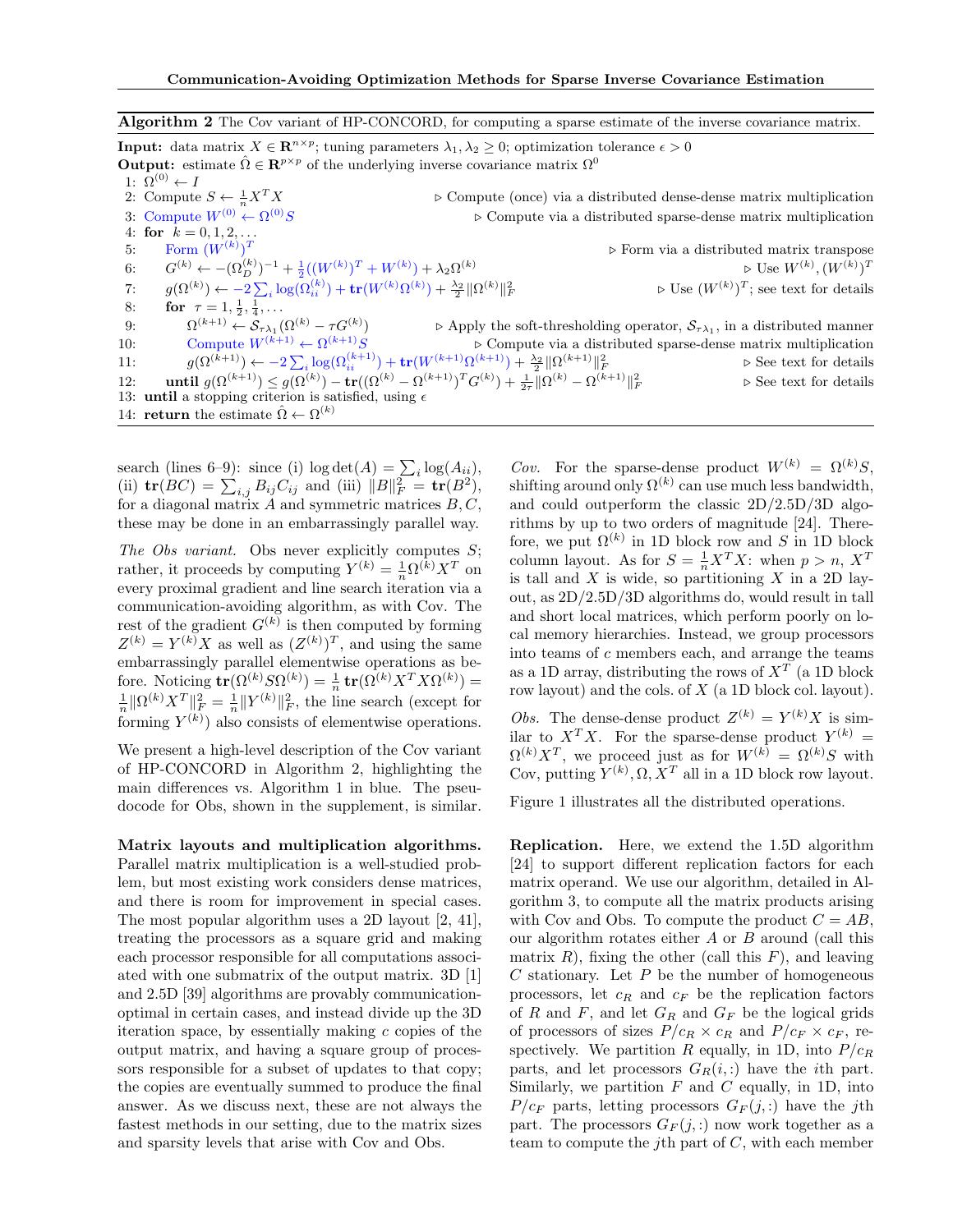<span id="page-4-1"></span>

Figure 1: Left: Cov first computes  $S = \frac{1}{n}X^T X$  by shifting  $X^T$ ; then, on every iteration k, Cov computes  $W^{(k)}$  =  $\Omega^{(k)}$ S by shifting  $\Omega^{(k)}$ , globally transposes  $W^{(k)}$ , computes  $G^{(k)}$  from  $W^{(k)}$  and  $(W^{(k)})^T$ , soft-thresholds  $G^{(k)}$  to get  $\Omega^{(k)}$ , and converts  $\Omega^{(k)}$  back to 1D block row layout by doing a local matrix transpose. Right: Obs computes  $Y^{(k)} = \frac{1}{n} \Omega^{(k)} X^T$  by shifting  $X^T$ , computes  $Z^{(k)} = Y^{(k)} X$ by shifting X, globally transposes  $Z^{(k)}$  to get  $(Z^{(k)})^T$  in the same layout, computes  $G^{(k)}$  from  $Z^{(k)}$  and  $(Z^{(k)})^T$ , and then soft-thresholds  $G^{(k)}$  to get the new  $\Omega^{(k)}$ .

multiplying the j<sup>th</sup> part of  $F$  with different parts of R. Further details are contained in the supplement.

<span id="page-4-2"></span>Algorithm 3 Our 1.5D matrix multiplication algorithm.

1: for each  $G_R(i, \ell_R) = G_F(j, \ell_F)$ , in parallel, do 2:  $\delta \leftarrow \min(\ell_F, \ell_R) \cdot \max(1, c_F / c_R)$ 3: Shift R by  $\delta$ 4: for  $\frac{p}{c_F c_R}$  rounds do 5: Calculate local  $C = AB$ 6: Shift R by  $c_F$ 7: end for 8: SumReduce/Allgather C between  $G_F(i,.)$ 9: end for

Final computation and communication costs. We model the total running time of a distributed algorithm as  $T = F\gamma + L\alpha + W\beta$ , where F is the total number of flops across all processors;  $L$  is the *latency* cost, i.e., the total number of messages sent by all processors; and  $W$  is the *bandwidth* cost, *i.e.*, the size of all the messages sent. We define  $\gamma, \alpha, \beta$  as machinedependent quantities, measuring the time per flop, time to initiate a message, and time to send a word (i.e., an atomic unit of communication), respectively.

We also make the following definitions. Let s be the total number of proximal gradient iterations for HP-CONCORD,  $t$  be the average number of line search iterations on each proximal gradient iteration, and d be the average number of nonzero entries in a row of  $\Omega^{(k)}$  (averaged over all rows and all st line search iterations). Also, let P be the number of processors and  $\mathbf{nnz}(C)$  denote the number of nonzeros in C.

The following lemma, proven by working through the details presented above for computing  $W^{(k)} = \Omega^{(k)}S$ ,  $S = \frac{1}{n} X^T X$ ,  $Y^{(k)} = \Omega^{(k)} X^T$ , and  $Z^{(k)} = Y^{(k)} X$ , presents the total dominant flop counts for Cov and Obs. Using the flop counts, the lemma also tells us

when Cov is cheaper than Obs (when Cov is "worth it"). All our proofs are contained in the supplement.

<span id="page-4-3"></span>**Lemma 3.1.** Cov costs  $F_{Cov} = 2np^2 + 2dp^2(st + 1)$ flops, while Obs costs  $F_{Obs} = 2np^2s + 2dnp(st + 1)$ flops. Therefore, Cov is cheaper than Obs as long as:  $d/p < (n/(p-n)) \cdot (1/t)$ .

Turning now to the communication costs, our next lemma establishes that Algorithm [3](#page-4-2) can reduce the communication involved in transposing a matrix, helpful as transposing can be an expensive operation since it involves all-to-all communication for a 1D layout.

**Lemma 3.2.** In Algorithm [3,](#page-4-2) transposing the matrix C requires:  $log_2(Q)$  messages and  $(\mathbf{nnz}(C) \cdot c_R c_F \cdot$  $Q \log_2(Q)$  / P words, where  $Q = \max(P/c_R^2, P/c_F^2)$ .

The following lemma shows we can save a factor of  $c_Rc_F$  in latency and  $c_R$  in bandwidth, by using Alg. [3.](#page-4-2)

**Lemma [3](#page-4-2).3.** Algorithm 3 sends  $\frac{P}{c_{R}c_{F}}$  messages and  $\mathbf{nnz}(R)$  $\frac{d\mathbf{z}(R)}{c_F}$  words, where R is the matrix that is rotated.

Our final lemma presents the total communication costs for Cov and Obs, by using the preceding results and working through the communication costs of computing the various matrices.

**Lemma 3.4.** Let  $Q = \max(P/c_X^2, P/c_\Omega^2)$ . Then Cov's communication costs are:

$$
L_{Cov} = \frac{P}{c_X^2} + st \frac{P}{c_X c_{\Omega}} + \log_2(Q),
$$
  

$$
W_{Cov} = \frac{np}{c_X} + st \frac{dp}{c_X} + p^2 \frac{c_X c_{\Omega}}{P} Q \log_2(Q),
$$

while Obs' communication costs are:

$$
L_{Obs} = s(t+1)\frac{P}{c_{\Omega}c_X} + \log_2(Q),
$$
  
\n
$$
W_{Obs} = s(t+1)\frac{np}{c_{\Omega}} + p^2 \frac{c_X c_{\Omega}}{P}Q \log_2(Q).
$$

# <span id="page-4-0"></span>4 NUMERICAL EXAMPLES

In this section, we evaluate the computational performance of HP-CONCORD on several synthetic data sets. We start by empirically verifying Lemma [3.1,](#page-4-3) running experiments with various values of  $n$  and checking when Cov becomes faster than Obs. Afterwards, we investigate the benefits of replication, as discussed in Section [3,](#page-2-0) by varying the tuning parameters  $c_X, c_\Omega$ , controlling the amount of replication for the matrices  $X, \Omega$ , respectively. Finally, we run several head-to-head timing comparisons with BigQUIC.

All our experiments in this section were run with double precision on "Edison", a 5,586-node supercomputer at the National Energy Research Scientific Computing Center, where each node consists of two 12-core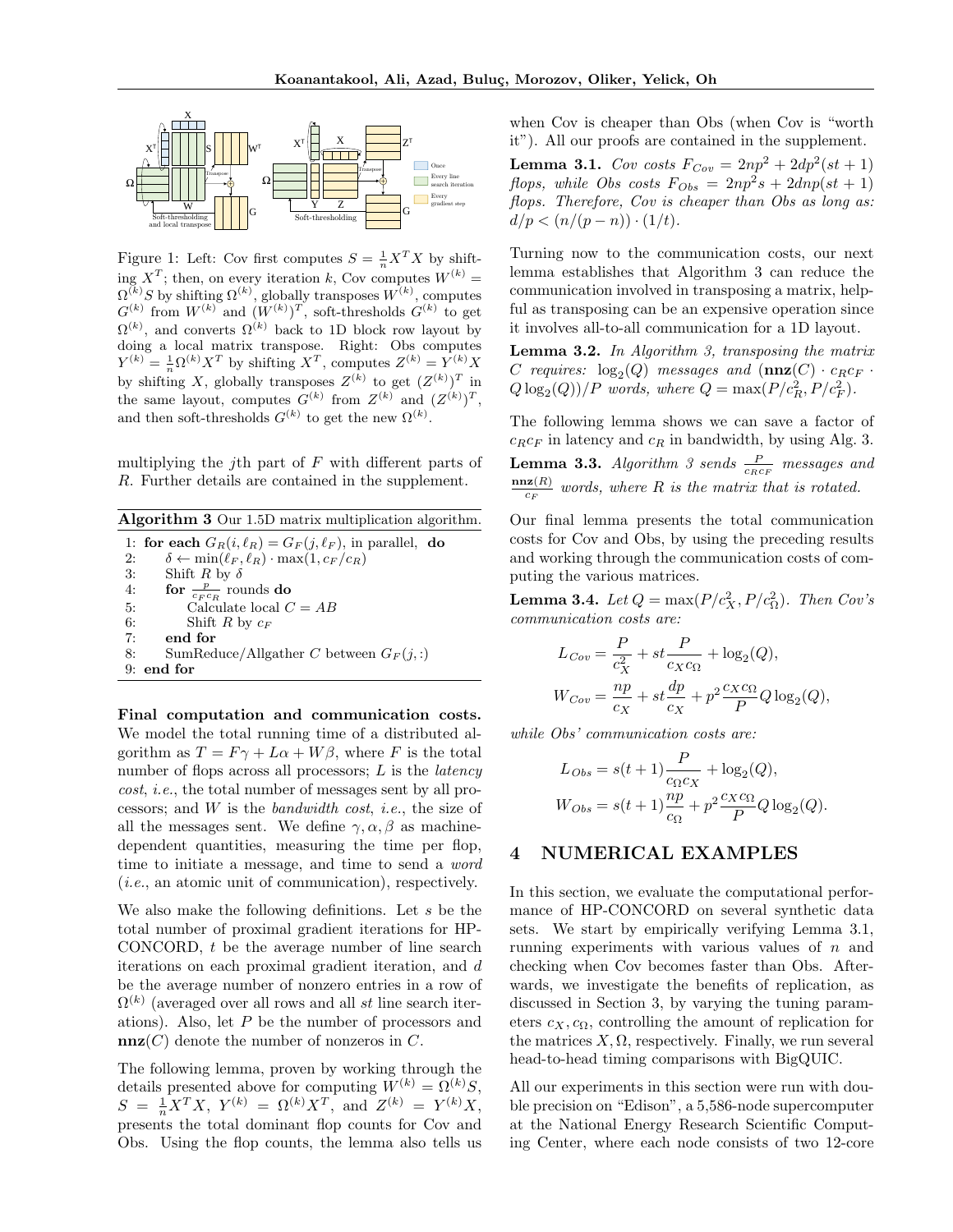<span id="page-5-0"></span>

Figure 2: Runtimes in seconds for Cov (blue/red) vs. Obs (green/yellow), on synthetic data coming from chain and random graphs, with 16 nodes,  $p = 40k$ , and various n.

2.4 GHz Intel Xeon E5-2695 processors with 64 GB of DDR3 RAM. Our code was written in C++ using MPI and OpenMP. We used 2 MPI processes per node. For the results in Section [5,](#page-6-0) we used the "Eos" supercomputer at Oak Ridge Leadership Computing Facility.

When does Cov become worth it? We consider both banded and random strictly diagonally dominant  $\Omega^{0}$ 's, corresponding to chain and random graphs, respectively, and sample Gaussian data. For each setup, we fix  $p = 40,000$ , vary  $n \in \{100, 200, \ldots, 12,800\}$ , and plot in Figure [2](#page-5-0) the runtimes (on 16 nodes) required for Cov and Obs to generate estimates attaining the same average degree as the underlying graph (2 for the chain graph, 60 for the random graph). It is clear from the figure that Obs' runtime grows linearly with n, while Cov's does not, consistent with Lemma [3.1,](#page-4-3) as the dominant term in Obs' cost depends linearly on n and Cov's does not. The trend reverses when we fix  $n$  and increase  $p$ , *i.e.*, Obs becomes asymptotically more appealing than Cov. Interestingly, the crossover point where Cov becomes faster than Obs happens later than Lemma [3.1](#page-4-3) predicts, since most of Cov's cost comes from sparse-dense matrix multiplications, which have higher time per flop than the dense-dense matrix multiplications that dominate Obs' overall cost  $(i.e., \gamma_{\text{sparse-dense}} \gg \gamma_{\text{dense-dense}}).$ 

Benefits of replication. To illustrate the benefits of replication, we run Obs on all possible replication configurations (*i.e.*, all  $c_X, c_\Omega$  combinations) with 256 nodes on a chain graph, where  $p = 40k$ ,  $n = 100$ , plotting all the runtimes in seconds in Figure [3.](#page-5-1) The figure shows both extremes: (a) when  $c_X = c_\Omega = 1$ , Obs is in a purely non-communication-avoiding mode, partitioning all the matrices into  $P$  equal blocks, and takes the longest to run; and (b) when  $c_X = 512$  and  $c_\Omega = 1$ , every processor maintains the entire  $X$ , does all matrix multiplications locally, and only communicates when replicating  $X$  and during the transpose. The best result comes when  $c_X = 8$  and  $c_\Omega = 16$ , a 5× speedup over the non-communication-avoiding configuration.

<span id="page-5-1"></span>

Total running time (seconds). Chain graph (3 nnz/row),

Figure 3: Runtimes in seconds for Obs, at various replication factors, on a chain graph with 256 nodes,  $p =$ 40k, and  $n = 100$ . Colder/warmer cells mean better/ worse runtimes. The worst runtime is due to the noncommunication-avoiding configuration, circled in blue; the best is circled in red, with a  $5\times$  speedup due to replication.

<span id="page-5-2"></span>

| Method     |            | $p=10k$ | $p=20k$ | $p = 40k$ | $p = 80k$ |
|------------|------------|---------|---------|-----------|-----------|
| HP-CONCORD | <b>PPV</b> | 99.75   | 99.92   | 99.94     | 99.94     |
|            | FDR.       | 0.25    | 0.08    | 0.06      | 0.06      |
| BigQUIC    | <b>PPV</b> | 99.48   | 99.71   | 99.78     | 99.81     |
|            | FDR        | 0.52    | 0.29    | 0.22      | 0.19      |
|            |            |         |         |           |           |

Table 1: The positive predictive values (PPVs) and false discovery rates (FDRs) for HP-CONCORD vs. BigQUIC, relative to the sparsity pattern of  $\Omega^0$ , for various p. Best (i.e., highest PPVs and lowest FDRs) in bold.

Comparison with BigQUIC. Finally, we compare HP-CONCORD with BigQUIC, on chain and random graphs. To put the two algorithms on an equal footing, we choose the tuning parameters so that the estimates are equally sparse. For the chain graphs, we fix  $n = 100$  and vary p from 10,000 to 1.28 million. As  $d$  is not much smaller than  $n$ , we use the Obs variant of HP-CONCORD and vary the number of nodes, reporting the best runtime across a range of replication levels. We present the results in the left panel of Figure [4,](#page-6-1) and interpolate BigQUIC's result for  $p = 1,280,000$  as it took longer than four days to converge. From the figure, we see HP-CONCORD matching BigQUIC in a shared memory setup  $(i.e.,$ one node), and demonstrating good scalability as more nodes are added, which the user may customize to fit their needs; e.g., when  $p = 80,000$ , an estimate may be computed in less than four seconds with 1,024 nodes.

For the random graphs, we vary  $p$  from 10,000 to 320,000. In the middle panel of Figure [4,](#page-6-1) we fix  $n = 100$ , and again use Obs, as d here is even larger than it was for the chain graphs. In the right panel, we set  $n = p/4$ , and use Cov because n is large. In both figures, we see Obs outperforming BigQUIC by about an order of magnitude, and exhibiting even better scalability as more nodes are added than with the chain graphs, since  $\Omega^0$  is comparatively denser here. Lastly, in Table [1,](#page-5-2) we present the best positive predictive values and false discovery rates for both methods, computed by looking at the differences between the estimated and true sparsity patterns, across a range of tuning parameters. At all problem sizes, our method demonstrates better graph recovery than BigQUIC.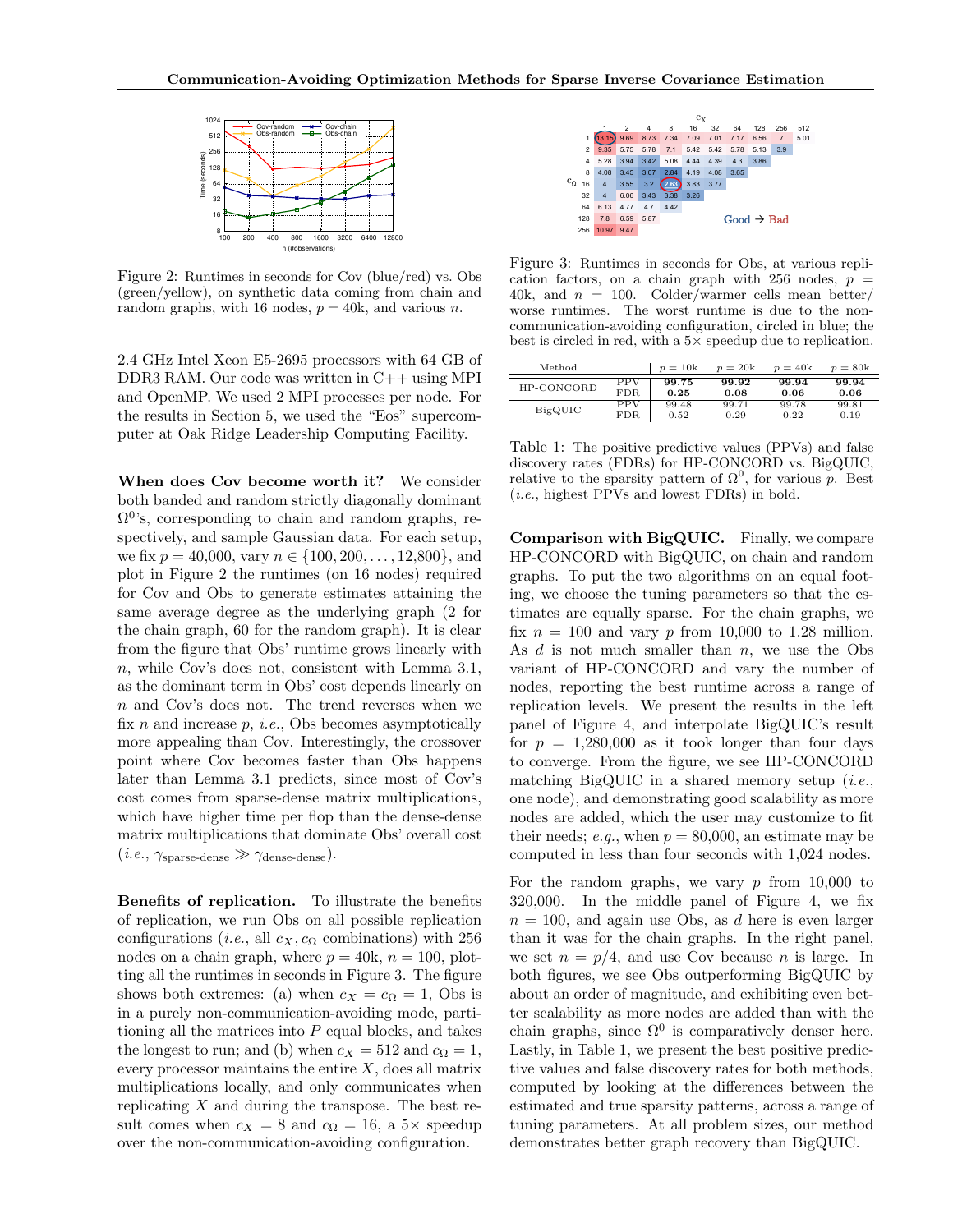<span id="page-6-1"></span>

Figure 4: Runtimes in seconds for HP-CONCORD vs. BigQUIC. Left: chain graph with n = 100. Middle: random graph with  $n = 100$ . Right: random graph with  $n = p/4$ . "Obs-x" or "Cov-x" denotes Obs or Cov run with x nodes.

<span id="page-6-2"></span>

Figure 5: The clusterings from Glasser et al., for the left and right hemispheres of the brain; the colors only serve to differentiate the different clusters and carry no additional meaning. The clusterings rely on multiple exogenous data sources and a significant amount of domain knowledge.

# <span id="page-6-0"></span>5 CASE STUDY: GRAPH ESTIMATION FROM fMRI DATA

We now present a case study, where we use HP-CONCORD to make progress on a challenging and important problem in neuroscience: obtaining a biologically meaningful clustering of the brain (more specifically, points on the cerebral cortex), from highdimensional fMRI data. The data we use, from the Hu-man Connectome Project [\[37\]](#page-9-21), is a  $(91, 282 \times 91, 282)$ dimensional sample covariance matrix, roughly 60 GB in size, and requires fitting ≈4 billion parameters. The large number of dimensions rules out most methods for sparse inverse covariance estimation, but makes HP-CONCORD a natural choice. Below, we qualitatively and quantitatively compare the clusterings generated by HP-CONCORD to those from Glasser et al. [\[20\]](#page-8-18), a state-of-the-art clustering from the neuroscience literature, presented in Figure [5.](#page-6-2) Previewing our findings, we see that the entirely data-driven clusterings generated by HP-CONCORD are able to capture many of the important features also present in Glasser et al.

Approach. We pursue a two-step approach, where for step (i) we generate a partial correlation graph using HP-CONCORD, and for step (ii) we apply a graph-based clustering algorithm to the partial correlation graph arising from the sparsity pattern of the HP-CONCORD estimate. For step (i), we consider all combinations of the tuning parameters  $\lambda_1 \in \{0.48,$ 0.5, 0.52, 0.54, 0.57, 0.59, 0.61, 0.64, 0.67, 0.69,  $0.72\}\times\lambda_2 \in \{0.10, 0.13, 0.16, 0.2, 0.25, 0.31, 0.39,$ 

0.49}; tuning parameters outside these ranges yielded either trivially sparse or dense estimates. Running HP-CONCORD on a single  $(\lambda_1, \lambda_2)$  pair took  $\approx 37$ minutes. For step (ii), the clustering algorithms we consider are: the well-known Louvain method [\[11\]](#page-8-19), as well as a relatively new clustering method from the persistent homology literature [\[18\]](#page-8-20) that leverages the degree matrix associated with the partial correlation graph (details in the supplement). Additionally, because the clusterings from Glasser et al. treat the left and right hemispheres of the brain separately, we run and evaluate our clustering algorithms on the subgraphs for the left and right hemispheres separately.

Evaluation. As mentioned, our main points of comparison are the recent clusterings, for the left and right hemispheres, from Glasser et al., presented in Figure [5.](#page-6-2) However, we also consider a simple baseline, given by discarding  $\{99, 99.1, \ldots, 99.8, 99.9, 99.91, \ldots, 99.98, \ldots\}$  $99.99\%$  of the sample covariance matrix entries: *i.e.*, keep entries with the largest magnitudes (c.f. [\[31\]](#page-9-22)) in order to generate marginal correlation graphs. This baseline lets us probe the comparative advantage of using marginal vs. partial correlations. To quantitatively compare clusterings, we consider a variant of the Jaccard score; details are in the supplement.

Results. The top and middle rows of Table [2](#page-7-1) present the best clusterings generated by the Cov variant of HP-CONCORD, followed by the persistent homology and Louvain methods, respectively, when compared to those of Glasser et al. presented in Figure [5,](#page-6-2) according to the (modified) Jaccard score. The bottom row presents the best clusterings generated by thresholding the sample covariance matrix at various levels. The left and middle columns present the results for the left and right hemispheres, respectively. We see that the persistent homology clusterings perform the best, in terms of Jaccard score, across both hemispheres.

Qualitatively, the persistent homology clusterings are able to identify several clusters of interest to the neu-roscience community (c.f. Figure 3 in [\[20\]](#page-8-18)); this is certainly encouraging, since we do not expect perfect re-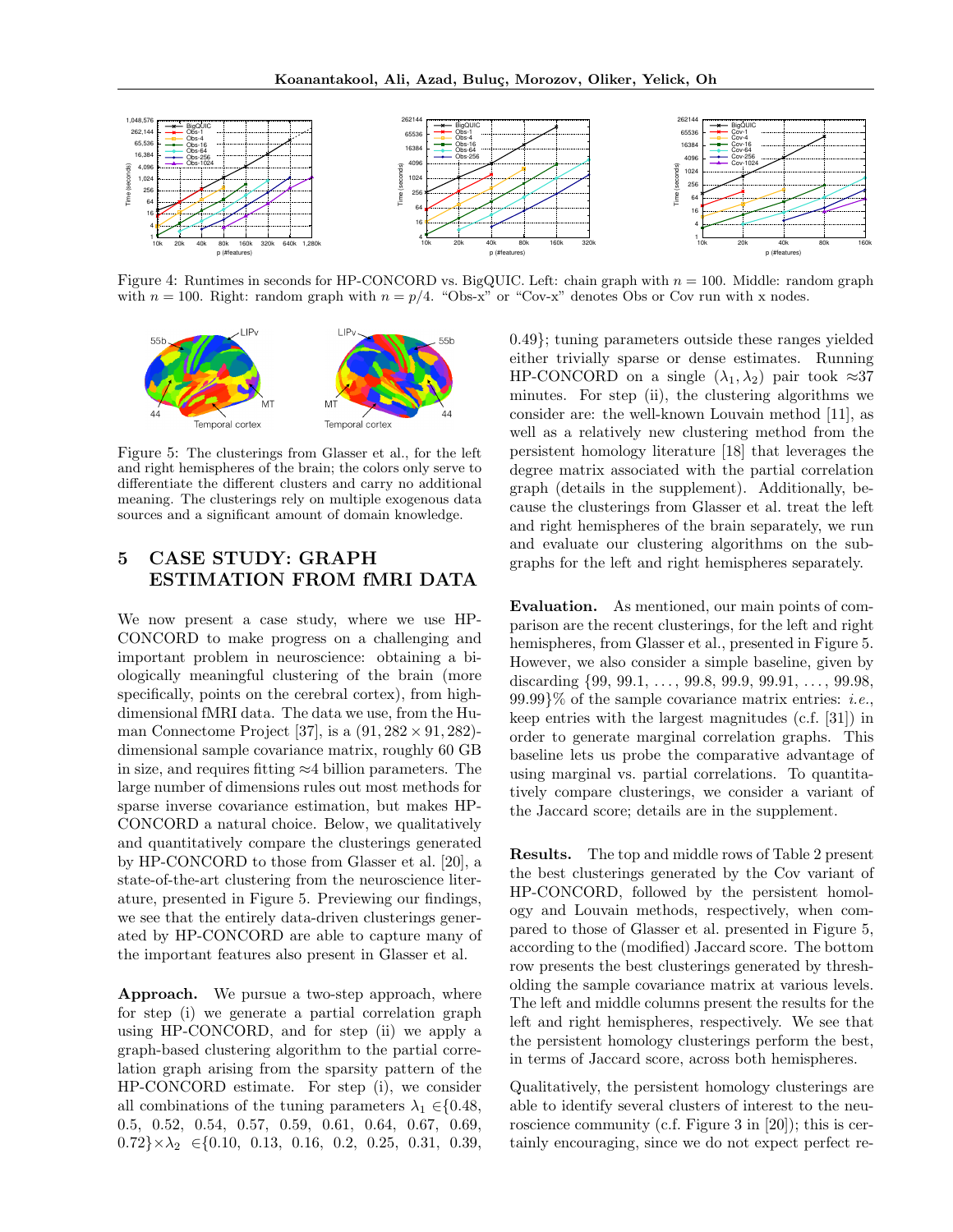<span id="page-7-1"></span>

Table 2: The left and middle columns present the best clusterings for the left and right hemispheres, respectively, according to the (modified) Jaccard score, relative to those of Glasser et al.; the colors only serve to differentiate the different clusters. The right-most column presents the sparsity patterns for both hemispheres yielding the best clustering for the left hemisphere; black indicates a nonzero entry. The rows correspond to the various methods. The scores under the figures are the percentages of the best Jaccard score attained; higher is better. Since the persistent homology clusterings perform the best, these percentages are just 100. Also indicated are the tuning parameter values  $(\lambda_1, \lambda_2, \varepsilon, k, t)$  yielding the best clusterings. The Jaccard scores, tuning parameter details, and an expanded set of results are in the supplement.

covery of all the clusters in Figure [5,](#page-6-2) as the latter clusters rely on multiple exogenous data sources and a significant amount of domain knowledge. Some examples: the persistent homology clusterings seem to pick out area 55b, involved in hearing; the lateral intraparietal cortex (LIPv), involved in eye movement; and much of the variation in the temporal cortex, involved in processing information from the senses. On the other hand, the Louvain method and the clusterings generated by the sample covariance matrix seem to miss these clusters, as they appear overly smooth. All the methods seem to miss Brodmann's area 44, involved in hearing and speaking, and the middle temporal visual area (MT), involved in seeing moving objects.

Lastly, it is also interesting to analyze the sparsity patterns of the HP-CONCORD estimates; details are contained in the supplement, due to space constraints.

# <span id="page-7-0"></span>6 CONCLUSION

We presented HP-CONCORD, a communicationavoiding distributed proximal gradient method for estimating a sparse inverse covariance matrix from

"massive-scale" data. HP-CONCORD can fit ≈819 billion parameters ( $p = 1.28$  million) in ≈17 minutes in a distributed memory setting, and is an order of magnitude faster than BigQUIC when fitting  $\approx 800$  million parameters  $(p = 40k)$  in a shared memory setting. For future work, it may be interesting to apply a divideand-conquer strategy based on a block structure assumption, to further optimize the computation. We also used HP-CONCORD to capture the functional connectivity structure of the cerebral cortex as a partial correlation graph, which, in turn, was clustered into distinct regions; some regions showed good agreement with a result from the neuroscience literature.

Acknowledgements. This work was supported in part by: the Department of Energy's Office of Science Advanced Scientific Computing Research (DOE/SC/ASCR) X-Stack and Applied Mathematics pro-grams at LBNL (DEAC02-05CH11231) and at UC Berkeley (UCB) (DE-SC0008700); the Department of Defense; the Gordon and Betty Moore Foundation at UCB (GBMF3834); the Alfred P. Sloan Foundation at UCB (2013-10-27); a DOE Computational Science Graduate Fellowship (DE-FG02-97ER25308); and by UCSB, including a Faculty Research Grant. It used resources supported by DOE/SC/ASCR at the National Energy Research Scientific Computing Center (DE-AC02-05CH11231) and the Oak Ridge Leadership Computing Facility (DE-AC05-00OR22725). The U.S. Government (USG) retains, and the publisher, by accepting the article for publication, acknowledges, that the USG retains a non-exclusive, paid-up, irrevocable, world-wide license to publish or reproduce the published form of this manuscript, or allow others to do so, for USG purposes. We thank Ryan J. Tibshirani and J. Zico Kolter for the helpful feedback.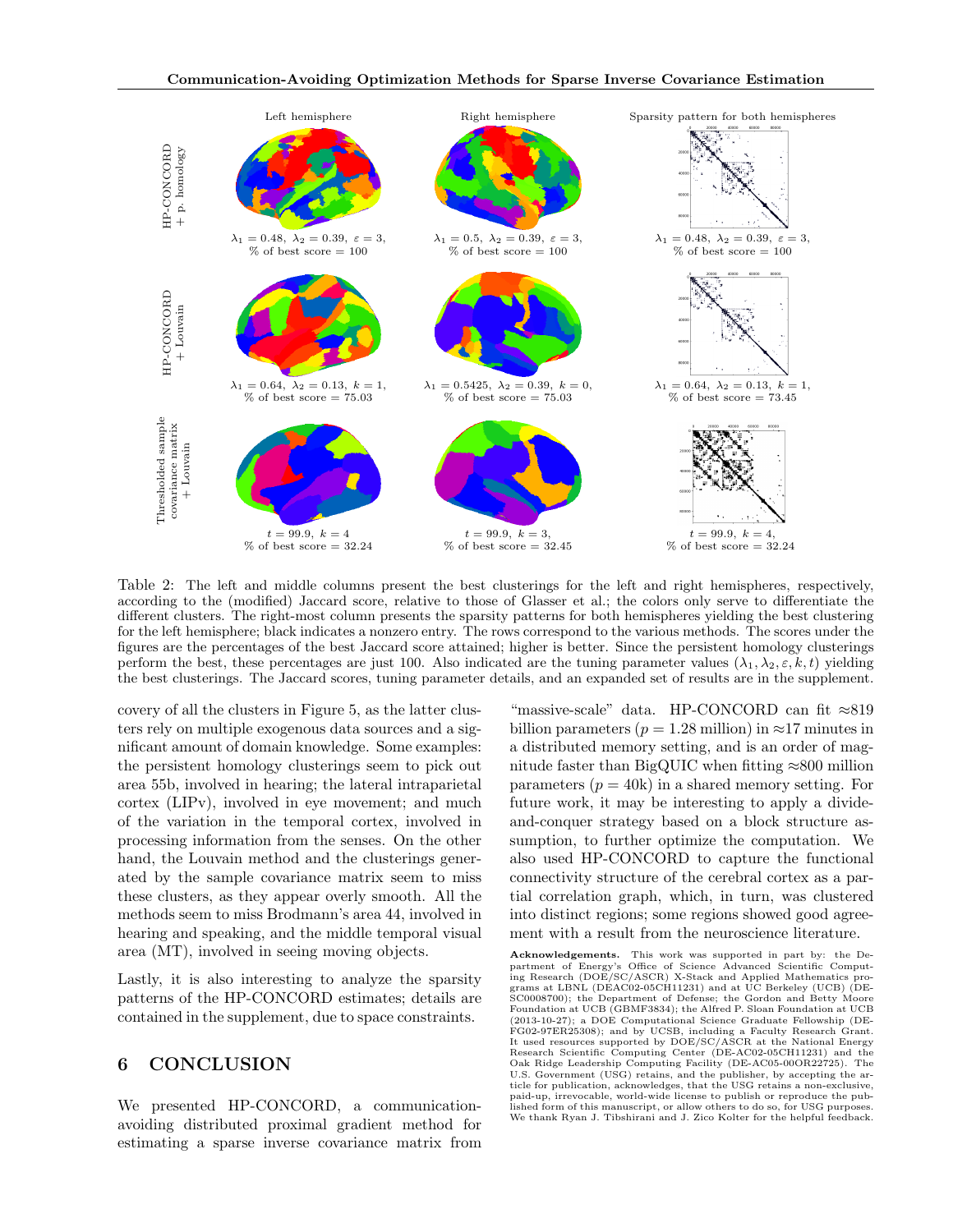# References

- <span id="page-8-17"></span>[1] R. C. Agarwal, S. M. Balle, F. G. Gustavson, M. Joshi, and P. Palkar. A three-dimensional approach to parallel matrix multiplication. IBM Journal of Research and Development, 39(5):575– 582, 1995.
- <span id="page-8-16"></span>[2] A. Aggarwal, A. K. Chandra, and M. Snir. Communication complexity of PRAMs. Theoretical Computer Science, 71(1):3–28, 1990.
- <span id="page-8-0"></span>[3] A. Ali, K. Khare, S.-Y. Oh, and B. Rajaratnam. Generalized pseudolikelihood methods for inverse covariance estimation. In Proceedings of the 20th International Conference on Artificial Intelligence and Statistics, 2017.
- <span id="page-8-2"></span>[4] A. Ali, J. Z. Kolter, and R. J. Tibshirani. The multiple quantile graphical model. In Advances in Neural Information Processing Systems 29, 2016.
- <span id="page-8-8"></span>[5] S. Ashby, P. Beckman, J. Chen, P. Colella, B. Collins, D. Crawford, J. Dongarra, D. Kothe, R. Lusk, P. Messina, et al. The opportunities and challenges of exascale computing. Summary Report of the Advanced Scientific Computing Advisory Committee Subcommittee, pages 1–77, 2010.
- <span id="page-8-13"></span>[6] A. Azad, G. Ballard, A. Buluç, J. Demmel, L. Grigori, O. Schwartz, S. Toledo, and S. Williams. Exploiting multiple levels of parallelism in sparse matrix-matrix multiplication. SIAM Journal on Scientific Computing, 38(6):C624–C651, 2016.
- <span id="page-8-3"></span>[7] K. Baba, R. Shibata, and M. Sibuya. Partial correlation and conditional correlation as measures of conditional independence. Australian and New Zealand Journal of Statistics, 46(4):657–664, 2004.
- <span id="page-8-10"></span>[8] G. Ballard, E. Carson, J. Demmel, M. Hoemmen, N. Knight, and O. Schwartz. Communication lower bounds and optimal algorithms for numerical linear algebra. Acta Numerica, 23:1155, 2014.
- <span id="page-8-4"></span>[9] O. Banerjee, L. El Ghaoui, and A. d'Aspremont. Model selection through sparse maximum likelihood estimation for multivariate Gaussian or binary data. Journal of Machine Learning Research, 9:485–516, 2008.
- <span id="page-8-7"></span>[10] J. Besag. Spatial interaction and the statistical analysis of lattice systems. Journal of the Royal Statistical Society: Series B, 36(2):192–236, 1974.
- <span id="page-8-19"></span>[11] V. D. Blondel, J.-L. Guillaume, R. Lambiotte, and E. Lefebvre. Fast unfolding of communities in

large networks. Journal of Statistical Mechanics: Theory and Experiment, 2008(10):P10008, 2008.

- <span id="page-8-15"></span>[12] S. Boyd, N. Parikh, E. Chu, B. Peleato, J. Eckstein, et al. Distributed optimization and statistical learning via the alternating direction method of multipliers. Foundations and Trends in Machine Learning, 3(1):1–122, 2011.
- <span id="page-8-12"></span>[13] J. Demmel, D. Eliahu, A. Fox, S. Kamil, B. Lipshitz, O. Schwartz, and O. Spillinger. Communication-optimal parallel recursive rectangular matrix multiplication. In Parallel  $\mathcal C$  Distributed Processing (IPDPS), 2013 IEEE 27th International Symposium on, pages 261–272. IEEE, 2013.
- <span id="page-8-5"></span>[14] J. Demmel, M. Hoemmen, M. Mohiyuddin, and K. Yelick. Avoiding communication in sparse matrix computations. In Proceedings of the 22nd IEEE International Parallel and Distributed Processing Symposium, 2008.
- <span id="page-8-14"></span>[15] A. Devarakonda, K. Fountoulakis, J. Demmel, and M. W. Mahoney. Avoiding communication in primal and dual block coordinate descent methods. arXiv:1612.04003, 2016.
- <span id="page-8-9"></span>[16] J. Dongarra, J. Hittinger, J. Bell, L. Chacon, R. Falgout, M. Heroux, P. Hovland, E. Ng, C. Webster, and S. Wild. Applied mathematics research for exascale computing. Technical report, Lawrence Livermore National Laboratory, 2014.
- <span id="page-8-11"></span>[17] M. Driscoll, E. Georganas, P. Koanantakool, E. Solomonik, and K. Yelick. A communicationoptimal N-body algorithm for direct interactions. In Proceedings of the 27th IEEE International Parallel and Distributed Processing Symposium, 2013.
- <span id="page-8-20"></span>[18] H. Edelsbrunner and D. Morozov. Persistent homology: theory and applications. In Proceedings of the 6th European Congress of Mathematics, 2012.
- <span id="page-8-1"></span>[19] J. Friedman, T. Hastie, and R. Tibshirani. Sparse inverse covariance estimation with the graphical lasso. Biostatistics, 9(3):432–441, 2008.
- <span id="page-8-18"></span>[20] M. F. Glasser, T. S. Coalson, E. C. Robinson, C. D. Hacker, J. Harwell, E. Yacoub, K. Ugurbil, J. Andersson, C. F. Beckmann, M. Jenkinson, S. M. Smith, and D. C. Van Essen. A multimodal parcellation of human cerebral cortex. Nature, 536(7615):171–178, 2016.
- <span id="page-8-6"></span>[21] C.-J. Hsieh, M. A. Sustik, I. S. Dhillon, P. K. Ravikumar, and R. Poldrack. Big & QUIC: sparse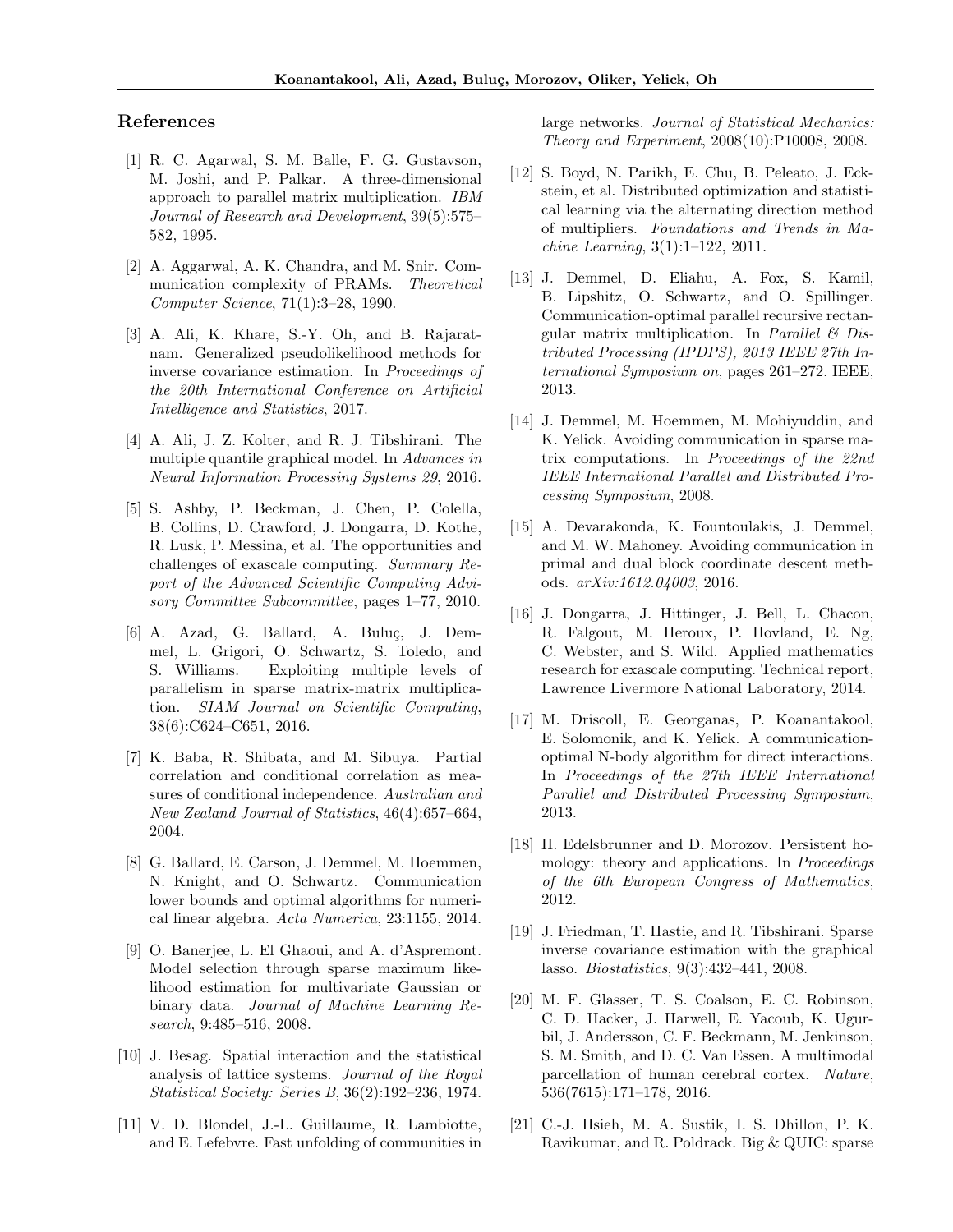inverse covariance estimation for a million variables. In Advances in Neural Information Processing Systems 26, pages 3165–3173, 2013.

- <span id="page-9-9"></span>[22] P. Kambadur and A. Lozano. A parallel, block greedy method for sparse inverse covariance estimation for ultra-high dimensions. In Proceedings of the 16th International Conference on Artificial Intelligence and Statistics, 2013.
- <span id="page-9-2"></span>[23] K. Khare, S.-Y. Oh, and B. Rajaratnam. A convex pseudolikelihood framework for highdimensional partial correlation estimation with convergence guarantees. Journal of the Royal Statistical Society: Series B, 77(4):803–825, 2015.
- <span id="page-9-14"></span> $[24]$  P. Koanantakool, A. Azad, A. Buluç, D. Morozov, S. Y. Oh, L. Oliker, and K. Yelick. Communication-avoiding parallel sparse-dense matrix-matrix multiplication. In Proceedings of the 30th IEEE International Parallel and Distributed Processing Symposium, 2016.
- <span id="page-9-15"></span>[25] P. Koanantakool and K. Yelick. A computationand communication-optimal parallel direct 3 body algorithm. In Proceedings of the International Conference for High Performance Computing, Networking, Storage, and Analysis, 2014.
- <span id="page-9-5"></span>[26] S. Lauritzen. Graphical Models. Oxford University Press, 1996.
- <span id="page-9-4"></span>[27] A. J. Lawrance. On conditional and partial correlation. The American Statistician, 30(3):146, 1976.
- <span id="page-9-1"></span>[28] O. Ledoit and M. Wolf. Honey, I shrunk the sample covariance matrix. UPF Economics and Business Working Paper, (691), 2003.
- <span id="page-9-12"></span>[29] C. Lim and B. Yu. Estimation stability with crossvalidation (ESCV). Journal of Computational and Graphical Statistics, 25(2):464–492, 2016.
- <span id="page-9-0"></span>[30] H. Markowitz. Portfolio selection. Journal of Finance, 7(1):77–91, 1952.
- <span id="page-9-22"></span>[31] R. Mazumder and T. Hastie. Exact covariance thresholding into connected components for largescale graphical lasso. Journal of Machine Learning Research, 13:781–794, 2012.
- <span id="page-9-6"></span>[32] N. Meinshausen and P. Bühlmann. Highdimensional graphs and variable selection with the lasso. The Annals of Statistics, 34(3):1436– 1462, 2006.
- <span id="page-9-11"></span>[33] N. Meinshausen and P. Bühlmann. Stability selection. Journal of the Royal Statistical Society: Series B, 72(4):417–473, 2010.
- <span id="page-9-3"></span>[34] S.-Y. Oh, O. Dalal, K. Khare, and B. Rajaratnam. Optimization methods for sparse pseudolikelihood graphical model selection. In Advances in Neural Information Processing Systems 27. 2014.
- <span id="page-9-10"></span>[35] N. Parikh and S. Boyd. Proximal algorithms. Foundations and Trends in Optimization, 1(3):123–231, 2013.
- <span id="page-9-7"></span>[36] A. Rothman, P. Bickel, E. Levina, and J. Zhu. Sparse permutation invariant covariance estimation. Electronic Journal of Statistics, 2:494–515, 2008.
- <span id="page-9-21"></span>[37] S. M. Smith, C. F. Beckmann, J. Andersson, E. J. Auerbach, J. Bijsterbosch, G. Douaud, E. Duff, D. A. Feinberg, L. Griffanti, M. P. Harms, et al. Resting-state fMRI in the human connectome project. NeuroImage, 80:144–168, 2013.
- <span id="page-9-16"></span>[38] E. Solomonik, A. Buluç, and J. Demmel. Minimizing communication in all-pairs shortest paths. In Proceedings of the 27th IEEE International Parallel and Distributed Processing Symposium, 2013.
- <span id="page-9-13"></span>[39] E. Solomonik and J. Demmel. Communicationoptimal parallel 2.5d matrix multiplication and LU factorization algorithms. In Proceedings of the 17th International Conference on Parallel Processing. 2011.
- <span id="page-9-18"></span>[40] S. Soori, A. Devarakonda, J. Demmel, M. Gurbuzbalaban, and M. M. Dehnavi. Avoiding communication in proximal methods for convex optimization problems. arXiv:1710.08883, 2017.
- <span id="page-9-20"></span>[41] R. van de Geijn and J. Watts. SUMMA: scalable universal matrix multiplication algorithm. Concurrency and Computation: Practice and Experi $ence, 9(4):255-274, 1997.$
- <span id="page-9-8"></span>[42] H. Wang, A. Banerjee, C.-J. Hsieh, P. K. Ravikumar, and I. S. Dhillon. Large-scale distributed sparse precision estimation. In Advances in Neural Information Processing Systems 26, pages 584–592, 2013.
- <span id="page-9-19"></span>[43] H. Wang, A. Banerjee, C.-J. Hsieh, P. K. Ravikumar, and I. S. Dhillon. Large-scale distributed sparse precision estimation. In Advances in Neural Information Processing Systems 26, 2013.
- <span id="page-9-17"></span>[44] S. Williams, M. Lijewski, A. Almgren, B. V. Straalen, E. Carson, N. Knight, and J. Demmel. s-step Krylov subspace methods as bottom solvers for geometric multigrid. In Proceedings of the 28th IEEE International Parallel and Distributed Processing Symposium, pages 1149–1158, May 2014.